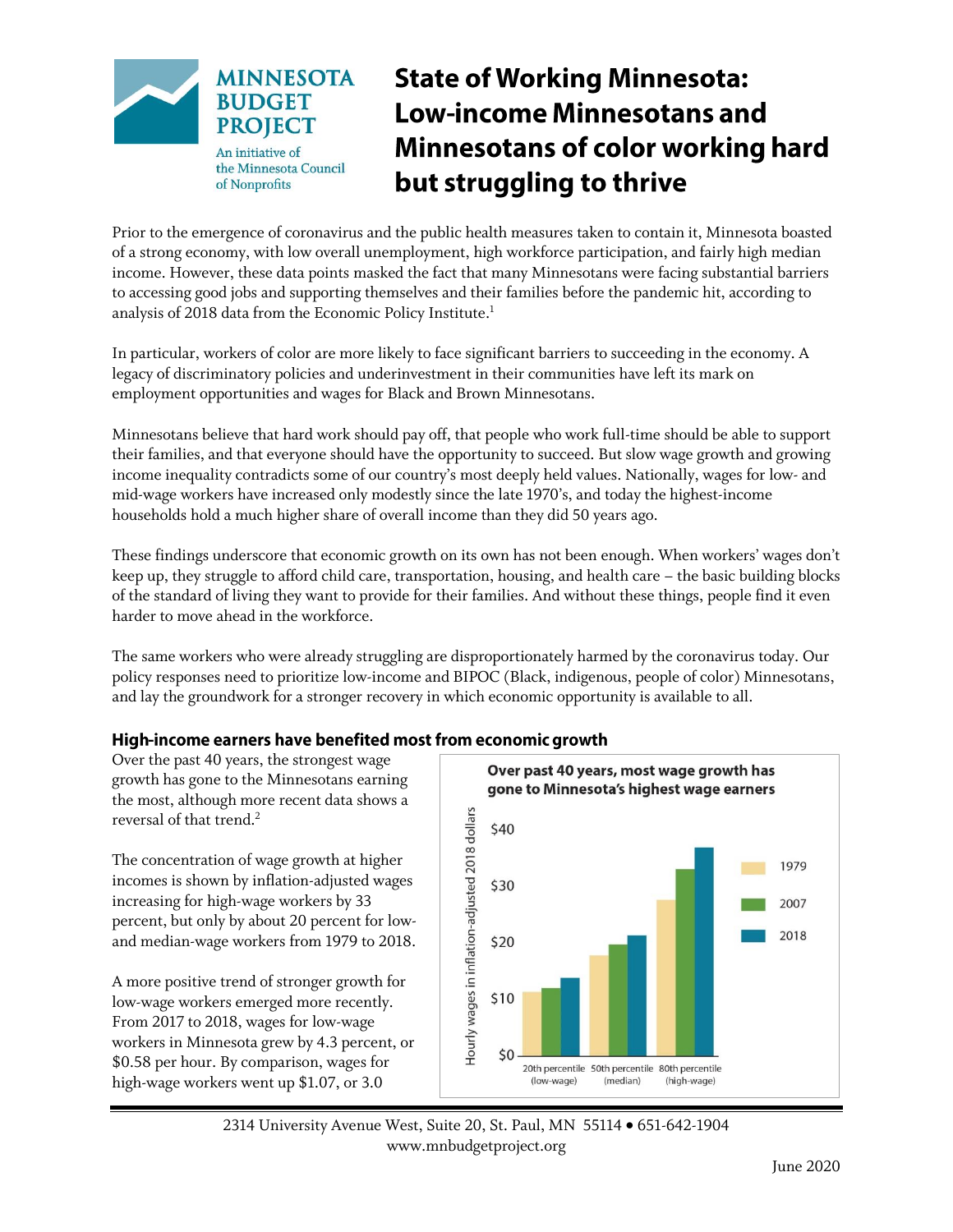percent. This stronger wage growth for lower-wage workers likely demonstrates how, among other factors, minimum wage increases are boosting workers' earnings and starting to narrow the gap between their wages and what it takes to make ends meet.<sup>3</sup>

### Many jobs don't pay enough to make ends meet

Many jobs in Minnesota pay less than what it takes to support a family. The Minnesota Department of Employment and Economic Development calculates that both adults in a typical family of three need to earn \$17.80 per hour to afford their basic needs.<sup>4</sup> This basic needs budget only includes necessary expenses such as food, child care, housing, and health care. It does not include savings, entertainment, or vacations.

The state's median wage was \$21.45 in 2018 – comfortably above a basic needs budget for a family of three. But for workers in lower-paying jobs, it's a different story. Twenty percent of Minnesota workers made less than \$14 an hour, which isn't enough to meet a basic needs budget for even a single worker without children.

This is in part because there are just not enough living-wage jobs. At the end of 2018, 9 of the 10 occupations with the highest number of job openings in Minnesota didn't pay a median wage that was enough to cover the basic needs of a single worker with no children. These included jobs in food preparation and service, personal care, and administrative support. 5

Some Minnesotans find it particularly challenging to get a living-wage job, such as workers with lower levels of formal education. In 2018, over half of Minnesota's workers without a college degree made less than what it takes to support a family of three.

# People of color more likely to face hurdles to getting ahead

People of color and indigenous people are integral parts of the state's economy: they participate in the labor

force, build businesses, and contribute to thriving Main Streets, all the while facing substantial structural barriers to economic security. While Minnesota might be a thousand miles from the Mason-Dixon Line and the history of Jim Crow, our state too has a legacy of racism and discrimination against people of color. Minnesota implemented housing policies like redlining in the mid-20<sup>th</sup> century that segregated people of color and limited their education and job opportunities.<sup>6</sup> Our state also has been a site of violence, theft, and oppression towards indigenous people – from colonization of their land, followed by forced removal, and subsequent violation of the treaties made with those sovereign nations. The combination of harmful policies and actions has meant that for generations and continuing to today, BIPOC Minnesotans have had less economic opportunity and barriers to building wealth and the foundations of what is called the American Dream.

Minnesota has a higher labor force participation rate than the national average, which means a greater share of our population aged 16 and older either have or are looking for a job. Many communities of color participate in the labor force in equal or higher rates than the state average. Labor force

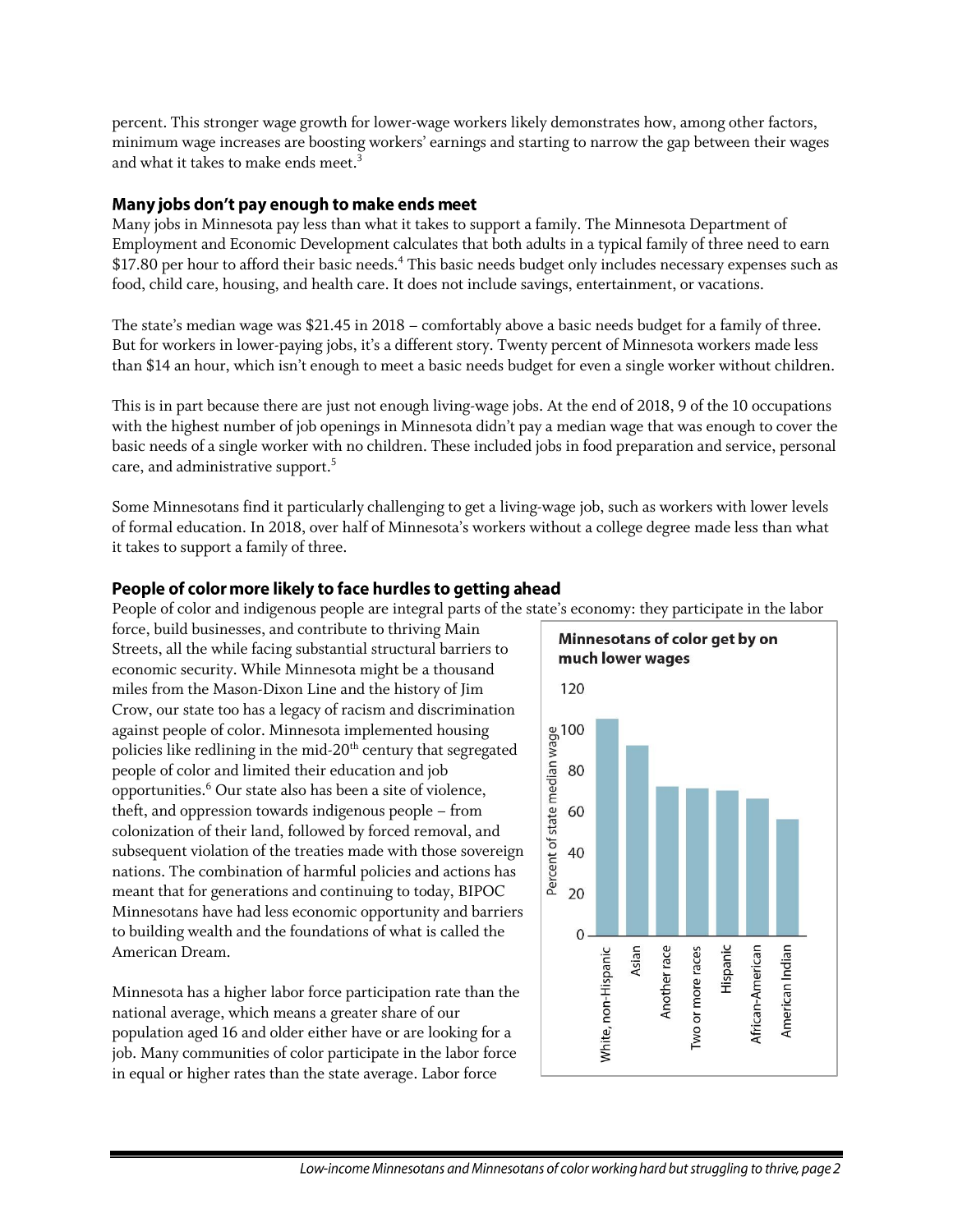participation for white and African-American Minnesotans is 70 percent, and 72 percent for Hispanic Minnesotans.<sup>7</sup>

Yet people of color and indigenous people face lower earnings and higher rates of unemployment and underemployment. For example, the median earnings for African-American Minnesotans is \$26,200 a year and for Hispanic Minnesotans it's \$27,900 a year. Meanwhile, indigenous people in Minnesota earn \$22,500 a year. <sup>8</sup> Translating these earnings into hourly wages, none of these earnings are enough to meet a basic needs budget for a single worker without children.

People of color and indigenous people are also unemployed and looking for work in higher numbers. In 2018, while the state unemployment rate was a little over 3 percent, 3.8 percent of Asian, 5.7 percent of Hispanic, 7.6 percent of African-American, and 13.9 percent of indigenous people in Minnesota were unemployed. People of color are also more likely to be underemployed, defined as when a worker needs full-time employment but is only working part time, or is working in a job that doesn't make full use of their skills. While the overall underemployment rate in 2018 was 5.4 percent, African-American Minnesotans were almost twice as likely to be underemployed.

We know that communities of color contribute to the state's economy in many ways – including owning about 9 percent of the state's small businesses.<sup>9</sup> But they also often face barriers to economic security, from the lack of public investment in schools or transportation options in their communities to discrimination in the labor market. With people of color making up an ever larger share of our workforce, it's crucial for the state's economic future that all Minnesotans have the opportunity to reach their fullest potential in the labor market.

# Policies to boost incomes and support workers can make a difference

Policy choices play an important role in building a future where all Minnesota workers benefit from the economic growth they help create. As they act to address the health and economic impacts of COVID-19, policymakers should be informed by an understanding of which workers were already struggling before the pandemic hit and are facing the greatest hardship right now. Policymakers can ensure that Minnesotans' hard work translates into better living standards for themselves and their families by advancing:

- Responses to the public health and economic impacts of the coronavirus that prioritize those most struggling to get by, including low-wage Minnesotans and people of color;
- Policies that improve wage and job quality standards, such as expanding access to earned safe and sick time and paid family leave;
- Tax policies that boost the wages of struggling families and narrow, rather than amplify, income inequality, such as expanding the Working Family Tax Credit to more Minnesota workers;
- Public investments that ensure Minnesotans can get the education and training they need, can afford child care, and can live near and get to good jobs; and
- Actions that explicitly address and respond to the policies, practices, and other barriers that contribute to racial inequities. This could include formalizing practices that require policymakers to disaggregate data and consider the impact of legislation on racial equity during the policymaking process.

Minnesota can truly succeed when all workers are able to make ends meet and get ahead. Policies that dismantle barriers to economic success both in the current crisis and in the recovery to come build a stronger future for us all.

#### By Clark Goldenrod